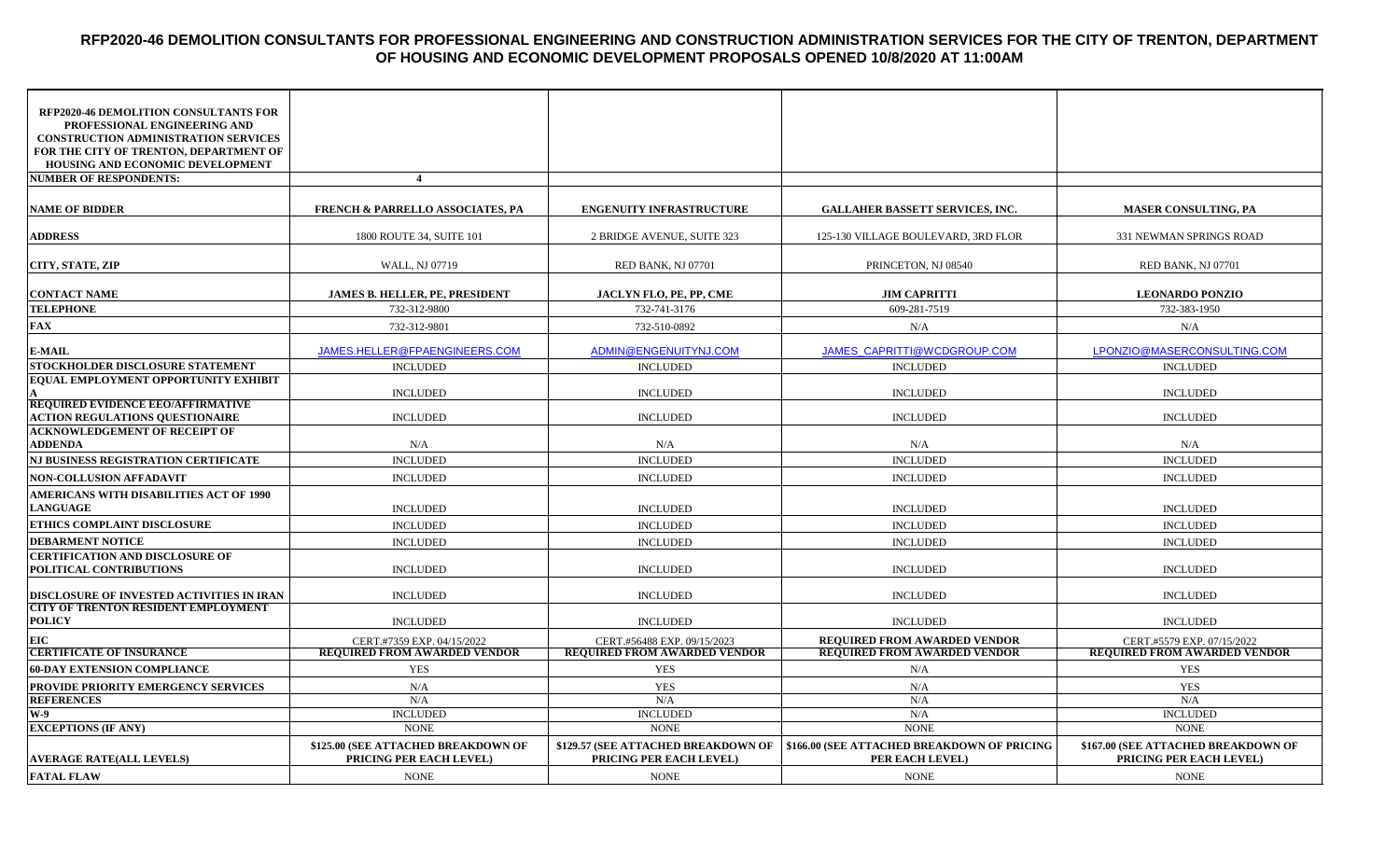# Department of Housing & Economic Development

#### **Demolition Consultant**

### Term Contract Rate Schedule by Personnel Level

NAME OF French & Parrello Associates, PA FIRM:

### **INSTRUCTIONS**

Provide a LOADED hourly rate (\$ per hour; no cents please) below for all Personnel included in each of the Levels listed. Please refer to the instructions for a description of each of the personnel types by level. Included this form with your proposal. Your proposal may be considered unresponsive if you leave blanks.

| PERSONNEL                                                     | TERM CONTRACT HOURLY RATES |  |
|---------------------------------------------------------------|----------------------------|--|
| TYPE/DISCIPLINE                                               | PER CONTRACT PERIOD        |  |
| LEVEL <sub>7</sub>                                            | \$<br>165.00               |  |
| LEVEL 6                                                       | \$<br>150.00               |  |
| LEVEL 5                                                       | \$<br>135.00               |  |
| LEVEL 4                                                       | \$<br>120.00               |  |
| LEVEL 3                                                       | \$<br>110.00               |  |
| LEVEL 2                                                       | \$<br>100.00               |  |
| LEVEL 1                                                       | \$<br>95.00                |  |
| AVERAGE RATE (ALL LEVELS)<br>Please calculate for Levels 7 -1 | \$<br>125.00               |  |

Authorized Signature:

Title:

Keith B. Smith, PE

**Senior Vice President** 

KAB LA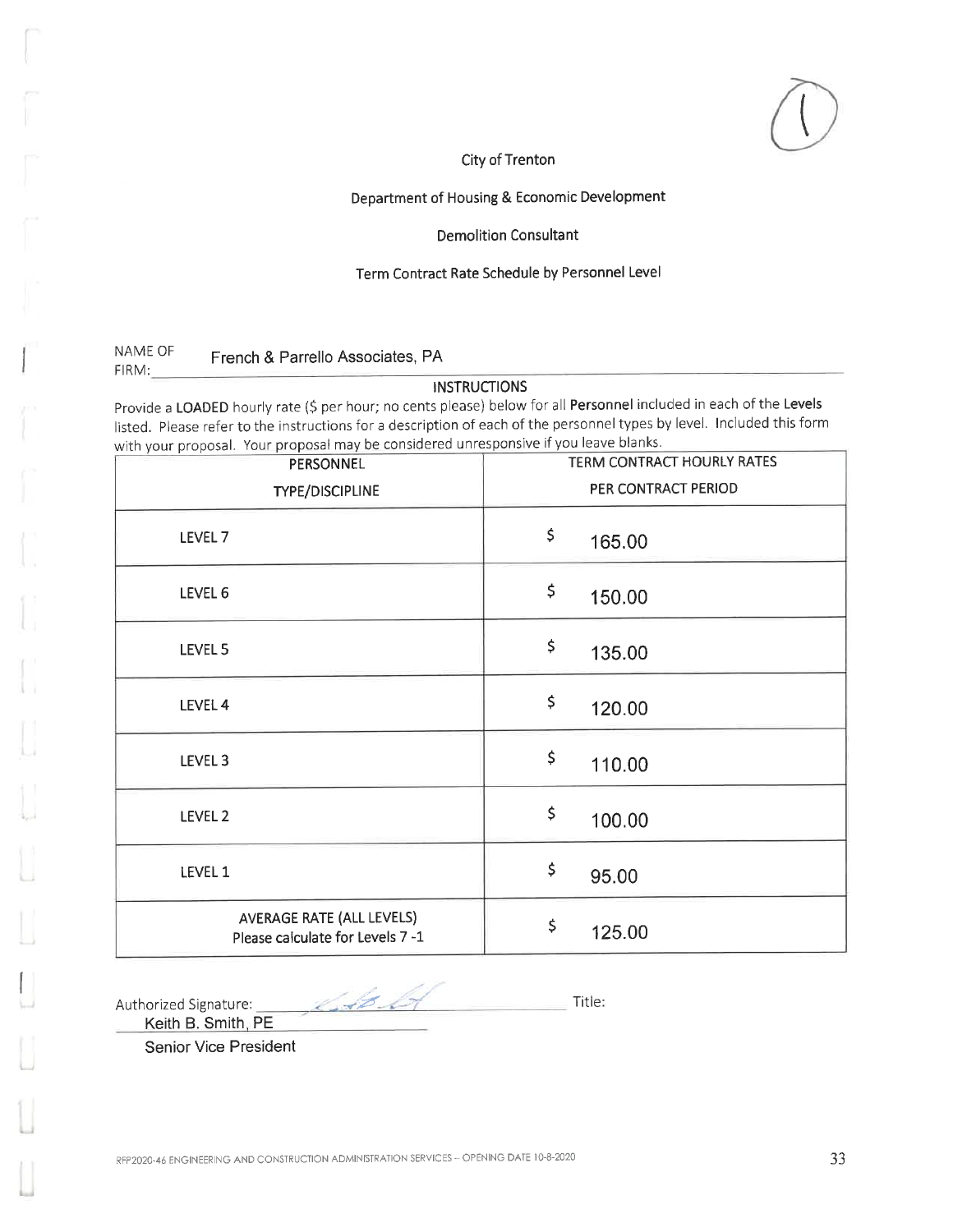

### Department of Housing & Economic Development

### **Demolition Consultant**

### Term Contract Rate Schedule by Personnel Level

NAME OF

**ENGenuity Infrastructure** FIRM:

# **INSTRUCTIONS**

Provide a LOADED hourly rate (\$ per hour; no cents please) below for all Personnel included in each of the Levels listed. Please refer to the instructions for a description of each of the personnel types by level. Included this form with your proposal. Your proposal may be considered unresponsive if you leave blanks.

| <b>PERSONNEL</b>                                                    |                                                                                                                                       | <b>TERM CONTRACT HOURLY RATES</b> |        |
|---------------------------------------------------------------------|---------------------------------------------------------------------------------------------------------------------------------------|-----------------------------------|--------|
| <b>TYPE/DISCIPLINE</b>                                              |                                                                                                                                       | PER CONTRACT PERIOD               |        |
| LEVEL <sub>7</sub>                                                  | Jaclyn Flor, President and CEO<br>Ayesha Dolasa, PE, LSRP, LEED AP, QAQC Reviewer                                                     | \$                                | 210.00 |
|                                                                     | Dana Boyadjian, LSRP, Technical Review<br>LEVEL 6 Jessica Beattie, Asbestos Inspection/Report<br>Warren Newman, PE, Technical Advisor | \$                                | 200.00 |
| LEVEL 5                                                             | Michael MacFarlane, PE, Project Manager<br>Matthew Berdahl, PE, QAQC Reviewer                                                         | \$                                | 155.00 |
| LEVEL 4                                                             | Chris Whitton, Demolition Monitoring,<br>Asbestos Inspection                                                                          | \$                                | 110.00 |
| LEVEL <sub>3</sub>                                                  | Prasanna Sabale, Civil Designer<br>Michael Keane, Civil Designer<br>Tian Liao, Asbestos Inspection                                    | \$                                | 102.00 |
| LEVEL <sub>2</sub>                                                  | Ray Ott, Civil Deisgner/Inspector<br>Justin Parker, Civil Designer                                                                    | \$                                | 100.00 |
| LEVEL 1                                                             | Amanda Schermond, Office Manager                                                                                                      | \$                                | 30.00  |
| <b>AVERAGE RATE (ALL LEVELS)</b><br>Please calculate for Levels 7-1 |                                                                                                                                       | \$                                | 129.57 |

Title:

Authorized Signature: 2004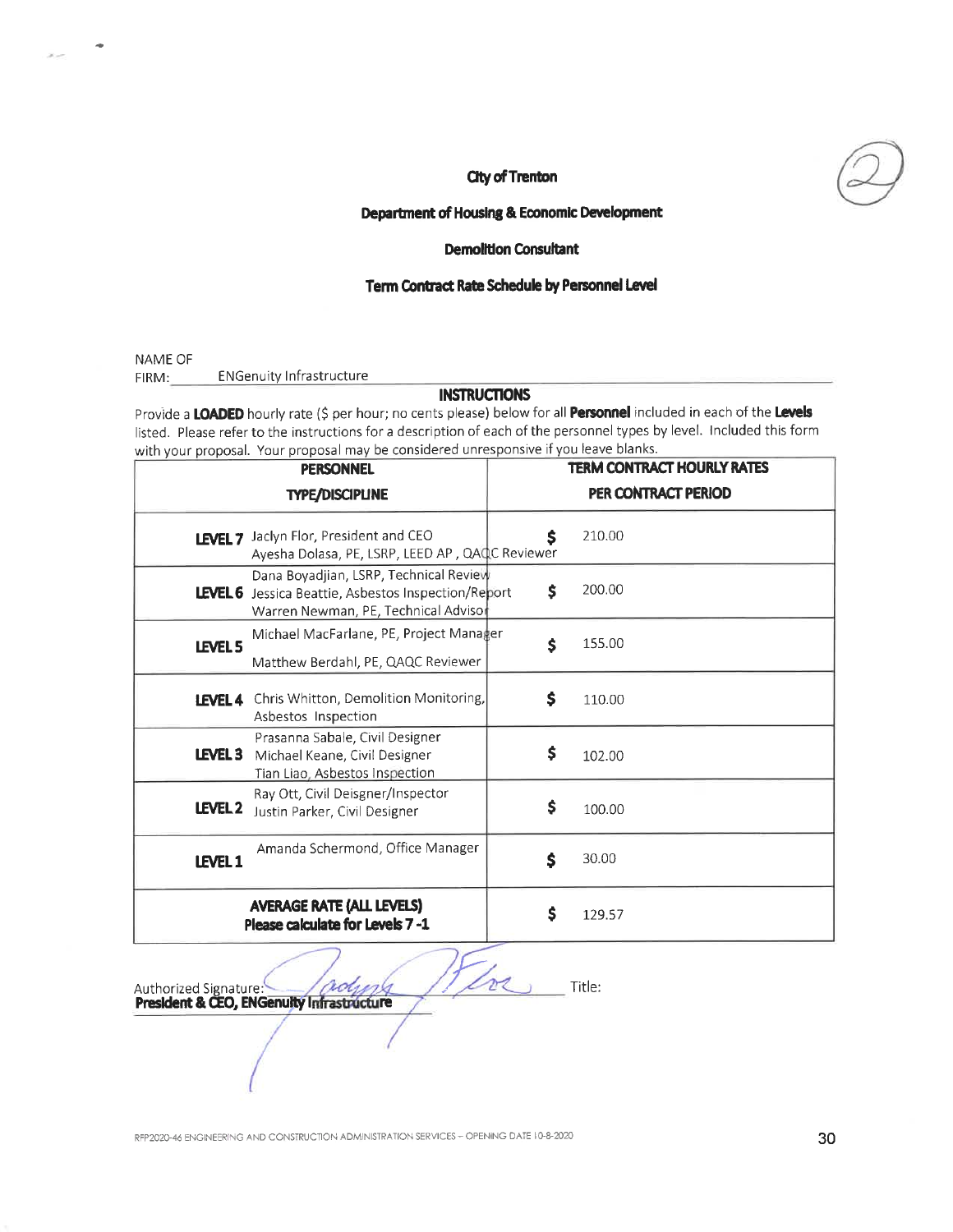#### Department of Housing & Economic Development

### **Demolition Consultant**

### Term Contract Rate Schedule by Personnel Level

NAME OF FIRM: Gallagher Bassett Services, Inc.

# **INSTRUCTIONS**

Provide a LOADED hourly rate (\$ per hour; no cents please) below for all Personnel included in each of the Levels listed. Please refer to the instructions for a description of each of the personnel types by level. Included this form with your proposal. Your proposal may be considered unresponsive if you leave blanks.

| PERSONNEL                                                    | TERM CONTRACT HOURLY RATES |  |
|--------------------------------------------------------------|----------------------------|--|
| TYPE/DISCIPLINE                                              | PER CONTRACT PERIOD        |  |
| LEVEL 7                                                      | \$215                      |  |
| LEVEL 6                                                      | \$180                      |  |
| LEVEL 5                                                      | \$160                      |  |
| LEVEL 4                                                      | \$202                      |  |
| LEVEL 3                                                      | \$170                      |  |
| LEVEL 2                                                      | \$150                      |  |
| LEVEL 1                                                      | \$85                       |  |
| AVERAGE RATE (ALL LEVELS)<br>Please calculate for Levels 7-1 | \$166                      |  |

Authorized Signature James R. Cupart

Title: Managing Director, Remediation